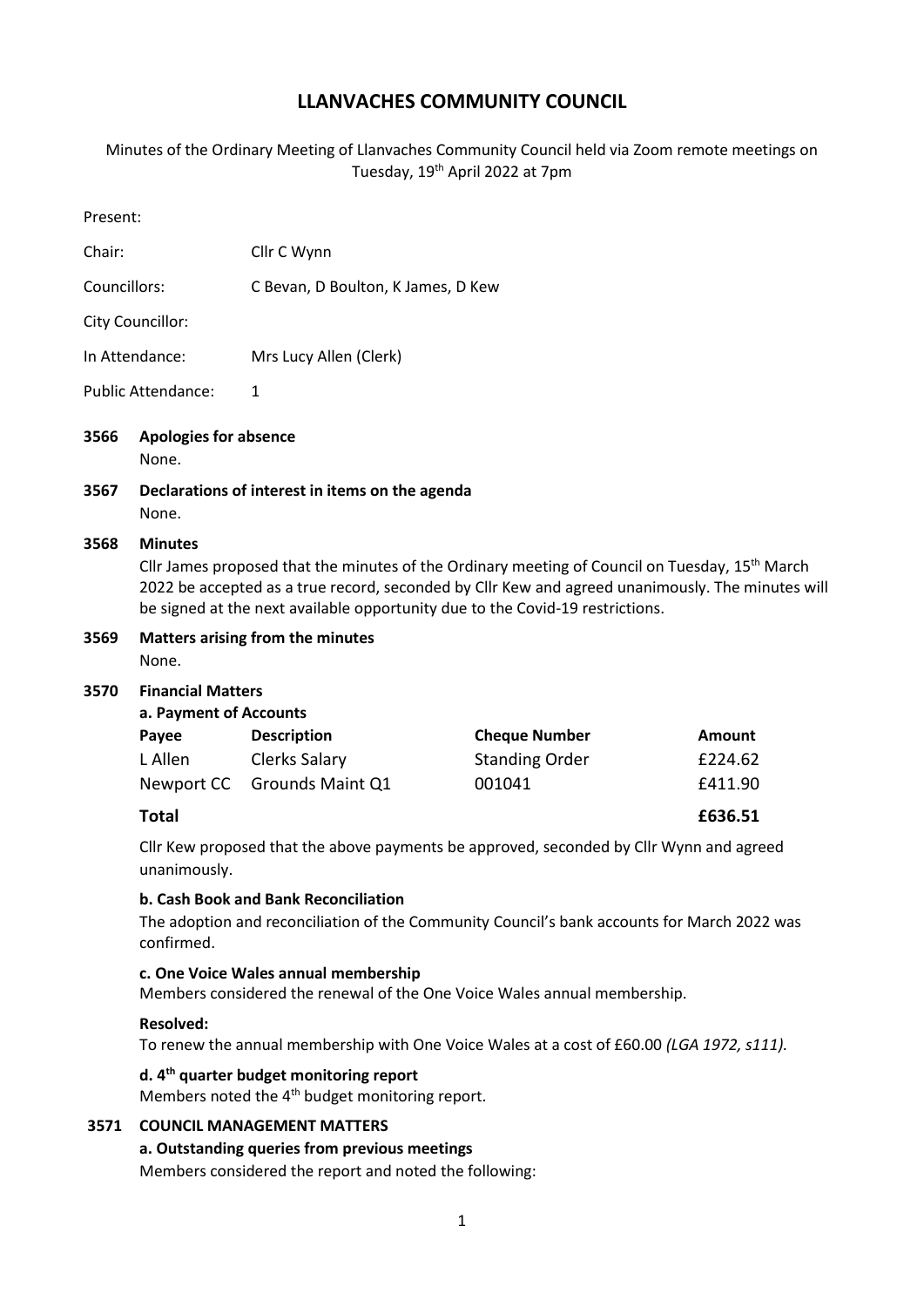Bollards at Tabernacle – remove item from report as no response from Newport City Council despite numerous emails.

Millbrook Lane road damage – remove from report and forward the information to the Ward Councillors to request that they take the issue forward

Road Sweeping – noted that the NCC Ward Councillors have been forwarded the correspondence. Letter to NCC re RLDP – letter sent awaiting response

Tree inspection – obtain quotations for removal of tree in the football field as per the inspection.

### **b. Annual Report**

Members considered the Annual Report for 2021 – 2022.

#### **Resolved:**

To approve and publish the Annual Report for 2021 – 2022.

#### **3572 Ward Member Report**

No ward members present due to the upcoming Council Elections.

### **3573 Playing Field Matters**

#### **a. Fortnightly Inspection Report**

Members received the fortnightly inspection report and noted

1) NCC has sprayed moss under play equipment.

2) Grass is very long in both playing fields, first cut was on 8 April 2022 therefore the second cut is due on 22<sup>nd</sup> April. Request that Newport City Council grass cutters to cut low and mulch up grass.

#### **b. Tree works**

Members considered correspondence from the Tree Officer at Newport City Council and noted the following:

1) Silver birch in Children's Playing Field hedge looks like it is on the resident's inside boundary to Playing Field hedge - looks green and full leaf.

2) Football Field Ash Dieback Trees: T1 and T2 should be observed over the leafing period to assess their stage of infection. T3 - The ash tree by telephone pole and road it is recommended to be felled due to its position. T4 not mentioned in report.

### **Resolved:**

1) To request clarification from the Tree Officer on potential issues of the Silver Birch in the Playing Field as it is currently green and in full leaf.

2) To obtain quotations for the felling of the ash tree in the Football Field but also to ask what the potential costs will be for all trees to be felled. In addition to contact the agent of the Church in Wales to request clarification on tree works as it is not detailed in the lease.

### **3574 Public Participation**

- 1) Concerns raised that the grass had not been cut in the playing field.
- 2) Road sign at the end of Tabernacle Lane had not been updated.

### **3575 Matters of local interest or concern**

1) Fly tipping in Millbrook Lane near the Reservoir – to be reported to Newport City Council.

### **3576 Correspondence List**

i. The meeting received the correspondence set out in the schedule.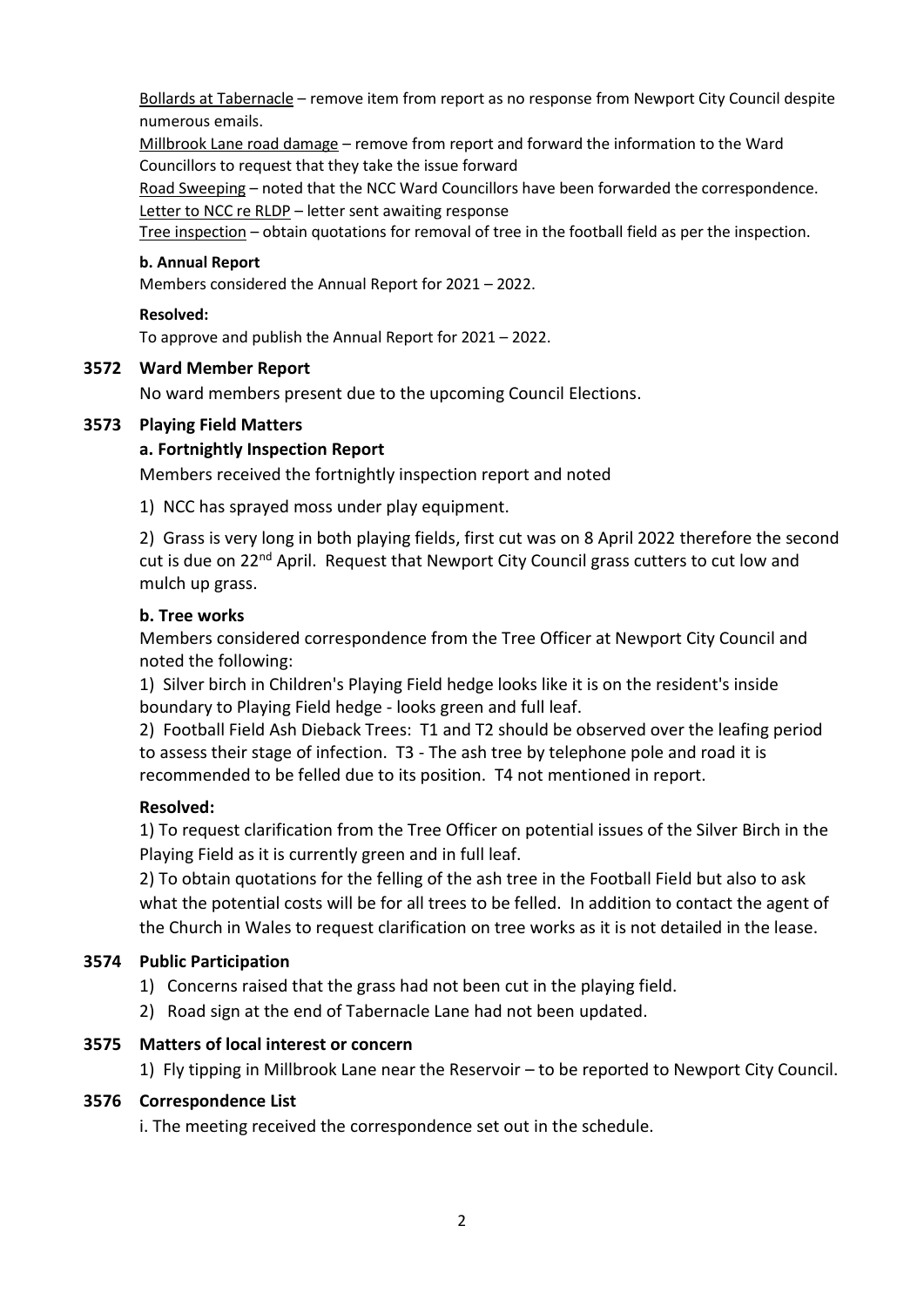ii Members considered correspondence from Llanvaches Residents Social Group (LRSG) regarding the Queens Jubilee celebrations received too late for the agenda. Members noted progress to date:

- 1. Closure of Wentwood Drive for a street party *LRSG have applied to NCC and are awaiting a response*
- 2. Green Canopy Tree Planting initiative *The Community Council will not be planting trees on leased land but encourage LRSG to engage with residents on this initiative.*
- 3. Queens Jubilee Beacon, the Community Council to apply to the street lighting department of Newport Council to arrange for use of the Street lighting unit situated on the village green to power some lights that can be set up on the village green. This will provide a focal point like a beacon but will have a long-term benefit to the village which can then be used for the Christmas lights as well. *Awaiting response from NCC.*
- 4. Agreed in principle to contribute to the gift idea for children to celebrate this event. Alternatively to plant a time capsule. *Full details to be submitted to LCC for approval at the next meeting.*
- 5. Cllr Boulton to work with the LRSG to enable a link back to the Community Council.

# **3577 Planning Matters**

# **a. Planning Applications**

Members considered the following planning applications: **22/0240** - Trostrey Cottage, Trostry Lane, Llanvaches Single storey extension and new entrance porch to existing cottage.

# **Observations: Llanvaches Community Council submit no objections.**

# **22/0248** - Lower Millbrook Farm, Millbrook Lane, Llanvaches

Demolition of remains of existing derelict barn and its replacement with a new structure to include the adaptation of existing walls to former piggeries and re-roofing, provision of 38m2 photovoltaic array on new roof and new hedge planting to existing driveway to enclose hardstanding

**Observations: Llanvaches Community Council submit no objections to the application but have concerns that any works in this area will exacerbate the existing issue with excessive water on the lane from the spring. Proposed by Cllr Wynn, seconded by Cllr Boulton and agreed 4 votes to 1.**

# **22/0278** - Tripp Farm, Gray Hill Road, Llanvaches

Demolish side structure and rear lean to, construct a double two storey side and rear extension and singles storey rear lean to, rebuild existing garage and construction a bat house.

### **Observations: Llanvaches Community Council submit no objections.**

### **b. Revised Local Development Plan**

There are no updates to date, Members to agree a date to meet with Newport City Council once the elections are over. Members will meet as residents.

### **3578 Further comments for future consideration**

Members discussed the process to be re-elected or co-opted onto the Council following the election.

### **3579 Date of next meeting**